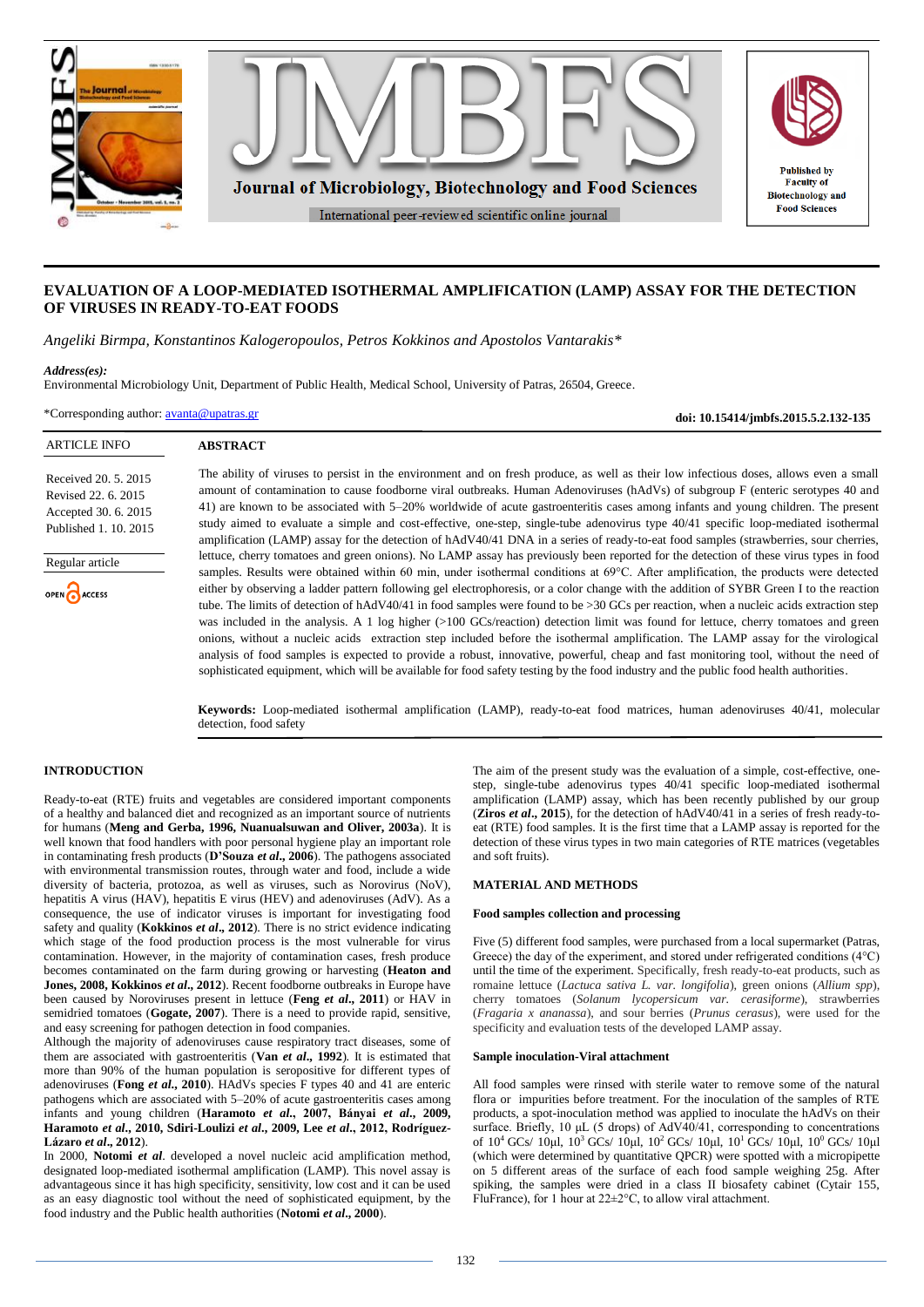### **Recovery of viruses from fresh produce surfaces**

The sample was processed by the method of **Dubois** *et al*. (2006), as described by **Kokkinos** *et al***., (2012).** The spiked food samples were diluted in 40 ml TGBE (Tris Glycine 1% Beef Extract Buffer) (Sigma-Aldrich) solution and then the pH was adjusted to 7.2. At this stage, the food samples were characterized as nonextracted and were used for the subsequent virological analysis by the LAMP assay. Alternaltively, the final pellet was compacted by centrifugation at 10,000 x g for 5 min, at 4°C, before suspension in PBS (Invitrogen) and chloroform:butanol. Finally, the aqueous phase was transferred to a clean tube and stored at -20°C until nucleic acids extraction.

### **Nucleic Acids Extraction**

Nucleic acids (NA) from viral concentrates of fresh products were extracted using a NucliSENS miniMAG kit (bioMerieux, France), according to previous published protocols (**Kokkinos** *et al***., 2012**). A negative control was included in all the nucleic acid extraction procedures. Finally, the NA eluates (100μl) were stored at −70 °C, until used. The food samples at this stage were characterized as extracted samples and were used for the subsequent LAMP assay.

#### **Accreditation**

The Environmental Microbiology Unit (EMU) is an accredited laboratory for the virological analysis of food and environmental samples according to ISO 17025 (ESYD 550-2).

## **LAMP Assay**

The LAMP assay was conducted in a total volume of 20 μl consisting of isothermal Master Mix (ISO-001tin Isothermal Mastermix, OptiGene, UK) (12μl), the set of six primers (outer, inner, and loop primers), and target DNA (2μl). As described previously, samples were analyzed by LAMP, with and without prior nucleic acid extraction. All experiments were carried out in triplicates, and each analysis was performed at least in duplicate. The sequences of the oligonucleotide primers, the thermal profile and the optimal conditions of the LAMP assay were previously described by **Ziros** *et al*., **2015**. The primers were high-performance liquid chromatography-purified. Positive and negative controls were included in each run. Aliquots of 10 μl of LAMP products were electrophoresed on 2% agarose gels and were visualized by ethidium bromide (Sigma) staining with UV light transillumination. The amplified products were also detected by adding 1 μl of 1,000 X SYBR green dye to each reaction tube. After incubation for 15 min in the dark at room temperature, a yellowish green colour indicated a positive reaction, while a reddish orange (the colour of the unbound dye) indicated a negative reaction. The colour change in the reaction tubes was examined under UV light conditions.

#### **Quantitative real-time PCR (RT-QPCR)**

For hAdV40/41 quantification, a previously described qPCR assay was performed, as described by **Hernroth** *et al*., (**2002)**. The assay targeted the conserved region of the hexon gene, and was performed using TaqMan Universal PCR Master Mix (Applied Biosystems). All samples were tested in duplicate (two neat and two 10-fold diluted), in a total volume of 25μl (10 μl sample). For each plate, the genome copies (GC/ml) were measured.

### **Prevention of PCR carryover contamination.**

To avoid any LAMP carryover contamination strict laboratory practices were followed throughout the experimental procedure. The pre-LAMP manipulations (DNA isolation and LAMP set-up) were performed in a clean room that was isolated from the LAMP PCR machine and the post-LAMP processing area. Negative controls were run with all assays, and no indications of contamination were detected. Especially, attention was paid when the caps of the used reaction tubes were opened for the addition of SYBR green dye or subsequent electrophoresis.

#### **Specificity and sensitivity of the LAMP assay**

The specificity and sensitivity of the developed LAMP assay have been previously evaluated by **Ziros** *et al*. **(2015).** Moreover, the specificity of the developed LAMP assay in real-world situations was evaluated in the context of the present study by analysing different food matrices, after inoculation of non hAdV40/41 DNA (hAdV35; porcine adenovirus-pAdV, *Salmonella* spp, *Listeria monocytogenes*). In addition, ten-fold dilutions of hAdV40/41, which were previously quantified by QPCR, were inoculated in food samples to determine the sensitivity of the assay for food analysis.Finally, for measuring the limit of detection (LOD) of the LAMP assay, food samples were tested in triplicate and the lowest concentration of genome copies (GCs) was taken as the limit when all of the triplicate samples were positive.

# **RESULTS AND DISCUSSION**

### **LAMP specificity**

The specific isothermal amplification of the DNA of hAdV40/41 strains on food samples generated ladder-like pattern bands on agarose gel. No amplification was observed in LAMP reactions without template DNA (negative control) and in the control reactions with non hAdV40/41 DNA. LAMP assay successfully detected AdV40/41 in food samples within 60 min. There was no difference between the LAMP results detected by agarose gel electrophoresis of LAMP products or visual detection of LAMP products after SYBR Green addition and observation under UV light (Figure 1).

## **LAMP sensitivity**

Ten-fold dilutions of  $10^0$  to  $10^4$  GCs of hAdV40/41 in the selected food matrices were used for the sensitivity assays. The analytical sensitivity of the LAMP assay for extracted food samples was estimated to be higher than 30 GCs/reaction (Figure 2), which is in accordance with the study of **Ziros** *et al*. **(2015).** Whereas, the analytical sensitivity for non-extracted food samples was found higher than 200 GCs/reaction compared to extracted food samples.

#### **Rapid and Specific Detection of hAdV40/41 in RTE food samples**

For every batch of the food samples tested, a control sample (non-inoculated with virus) was tested to investigate any potential initial contamination. Additionally, these Assays (LAMP) are per definition very specific to the microbial targets (**Kokkinos** *et al***., 2014; Ziros** *et al***., 2015**) and it is well known that they are very robust to non-target nucleic acids presence (**Francois** *et al***., 2011**).

When the LAMP assay was performed with extracted samples, all food samples (strawberries, sour cherries, lettuce, green onions, cherry tomatoes) exhibited an amplification (positive LAMP assay). When the LAMP assay was performed without prior nucleic acids extraction, the target hAdV41 was detected only in lettuce, cherry tomatoes and green onions (Figure 1). The sensitivity was estimated to be higher (able to detect up to  $10<sup>1</sup>$  GCs/reaction) for extracted food samples (lettuce, cherry tomatoes, and green onions), and lower (up to  $10<sup>2</sup>$ GCs/reaction) for non extracted samples (Figure 2).



**Figure 1** A: LAMP amplicons from RTE food samples, without prior nucleic acids extraction (left), and B: LAMP amplicons from RTE food samples with nucleic acids extraction (right) (Lane L: 100bp DNA ladder, Lane 1: strawberries (A: negative left, B: positive right), Lane 2: sour cherries sample (A: negative left, B: positive right), Lane 3: lettuce (A: positive B: left **:**positive right), Lane 4: cherry tomatoes (A: positive left, B: positive right), Lane 5: green onions (A: positive left, B: positive right).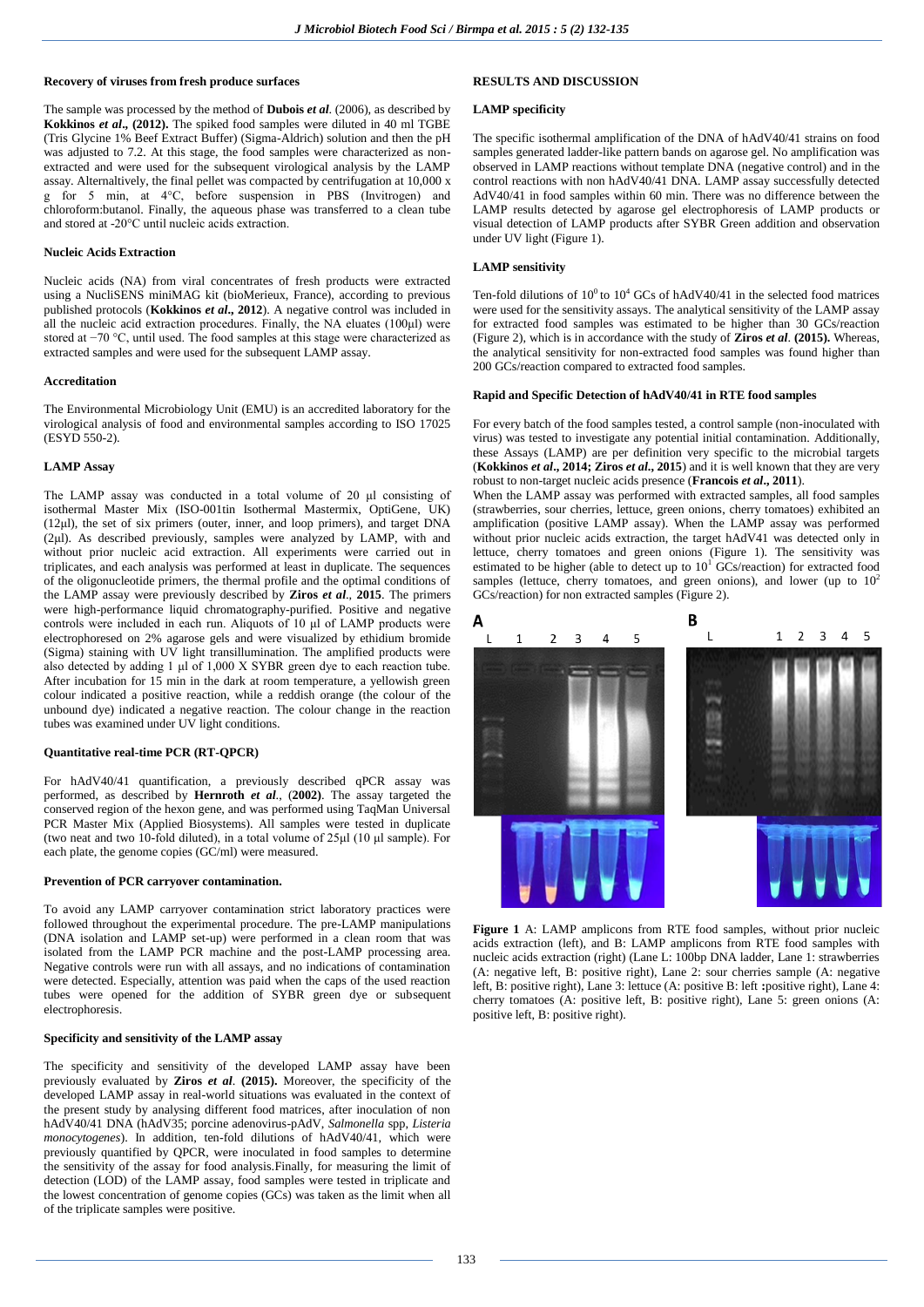



**Figure 2** Amplicons from 10-fold dilutions  $(10^0 - 10^4 \text{ GCs})$  of hAdV40/41in nonextracted (A) and extracted (B) of fresh RTE lettuce samples. Lane L: 100bp ladder, Lane 1:  $10^0$ , Lane 2:10<sup>1</sup>, Lane 3:10<sup>2</sup>, Lane 4:  $10^3$ , Lane 4:  $10^4$ .

F species adenoviruses types 40 and 41 are the most recognized adenoviral types in suspected faecal-oral transmission through water and have been the prototypes for studies of gastroenteritis caused by adenoviruses, displaying characteristic gut tropism, in vivo (**Leung and Brown, 2011**). Types 40 and 41 are particularly difficult to isolate, due to the fact that they grow slowly in cell culture. Identification of adenovirus isolates can be accomplished by difficult and timeconsuming methods like neutralization with type-specific antisera or by DNA restriction analysis (**Jothikumar** *et al*., **2005**). Therefore, these methods cannot be used for routine testing of clinical or food samples.

In the present study, the robustness of the LAMP assay for the analysis of food samples was shown by the detection of the target hAdV41 DNA in RTE food samples with smoother surface, like cherry tomatoes, green onions, and lettuce, without prior nucleic acids extraction. For instance, the detection without prior NA extraction procedure was proved to have a slight lower detection limit (approx. 1 log ), compared to that of the samples tested after an NA step. On the other hand, in more complex food samples (strawberries, sour cherries), with porous surfaces, the target hAdV41 DNA was not detected without a prior nucleic acids extraction step. This can be a valuable tool for food companies and public health authorities interested in rapid and robust screening methods of food products.

Other researchers have used LAMP assays for the microbiological analysis of a variety of food products, like cantaloupe, lettuce, pepper, sprouts, tomato, milk, and chicken, for the rapid detection of a number of pathogens, like *Salmonella* spp, and *Listeria monocytogenes*, *Shigella* spp, *Brucella* and *Escherichia coli* (**Shao** *et al***., 2011, Song** *et al***., 2012, Wang** *et al***., 2011, Yang** *et al***., 2015, Wu**  *et al***., 2015**). **Kou** *et al*. (2014) developed a reverse transcription-loop-mediated isothermal amplification (RT-LAMP) assay for the detection of rotavirus in artificially seeded oysters. This is to the best of our knowledge the first report on the evaluation of hAdV40/41 specific LAMP assay for the virological analysis of food samples. The specificity has been tested successfully, and no crossreactivity with other targets was observed.

#### **CONCLUSION**

Our study underlined the usefulness of the developed LAMP assay for the virological analysis of fresh RTE foods. The greatest advantage of the present LAMP assay is the substantial reduction in required time (less than 60 minutes) compared to that required for PCR of Real–Time PCR. The developed LAMP assay is expected to provide a very robust, innovative, powerful, cheap and fast molecular diagnostic tool, for the food industry and the public health authorities.

**Acknowledgements:** This study was financially supported by "IKY FELLOWSHIPS OF EXCELLENCE FOR POSTGRADUATE STUDIES IN GREECE- SIEMENS PROGRAM".

#### **REFERENCES**

BÁNYAI K, KISFALI P, BOGDÁN A, MARTELLA V, MELEGH B, ERDMAN D, SZUCS G. 2009. Adenovirus gastroenteritis in Hungary, 2003- 2006. *Eur. J. Clin. Microbiol. Infect. Dis*. 28:997-999. **<http://dx.doi.org/10.1007/s10096-009-0722-8>**

D'SOUZA, D.H., SAIR, A., WILLIAMS, K., PAPAFRAGKOU, E., JEAN, J., MOORE, C., JAYKUS, L. 2006. Persistence of caliciviruses on enviromnental surfaces and their transfer to food. *International Journal of Food Microbiology*, 108, 84-91. **<http://dx.doi.org/10.1016/j.ijfoodmicro.2005.10.024>**

DUBOIS, E., HENNECHART, C., DEBOOSÈRE, N., MERLE, G., LEGEAY, O., BURGER, C., et al. 2006. Intra-laboratory validation of a concentration method adapted for the enumeration of infectious F-specific RNA coliphage, enterovirus, and hepatitis A virus from inoculated leaves of salad vegetables. *International Journal of Food Microbiology*, 108(2), 164–171. **<http://dx.doi.org/10.1016/j.ijfoodmicro.2005.11.007>**

FENG, H., BARBOSA-CÁNOVAS, G., WEISS, J. 2011. *Ultrasound Technologies for Food and Bioprocessing*, XII 666. **<http://dx.doi.org/10.1007/978-1-4419-7472-3>**

FONG TT, PHANIKUMAR MS, XAGORARAKI I, ROSE JB. 2010. Quantitative detection of human adenoviruses in wastewater and combined sewer overflows influencing a Michigan river. *Appl. Environ. Microbiol*. 76:715-723. **<http://dx.doi.org/10.1128/aem.01316-09>**

FRANCOIS P, TANGOMO M, HIBBS J, BONNETI EJ, BOEHME CC, NOTOMI T, PERKINS MD, SCHRENZEL J. 2011. Robustness of a loopmediated isothermal amplification reaction for diagnostic applications. *FEMS Immunol Med Microbiol* 62(1):41–48. **[http://dx.doi.org/10.1111/j.1574-](http://dx.doi.org/10.1111/j.1574-695x.2011.00785.x) [695x.2011.00785.x](http://dx.doi.org/10.1111/j.1574-695x.2011.00785.x)**

GOGATE, P.R. 2007. Application of cavitational reactors for water disinfection: current status and path forward. *J. Environ. Manage*, 85, 801-815. **<http://dx.doi.org/10.1016/j.jenvman.2007.07.001>**

HARAMOTO E, KATAYAMA H, OGUMA K, OHGAKI S. 2007. Quantitative analysis of human enteric adenoviruses in aquatic environments. *J. Appl. Microbiol*. 103:2153-2159. **<http://dx.doi.org/10.1111/j.1365-2672.2007.03453.x>** HARAMOTO E, KITAJIMA M, KATAYAMA H, OHGAKI S. 2010. Real-time PCR detection of adenoviruses, polyomaviruses, and torque teno viruses in river<br>water in Japan. Water Res. 44:1747-1752. water in Japan. *Water Res*. 44:1747-1752.

**<http://dx.doi.org/10.1016/j.watres.2009.11.043>**

HEATON, J. C., and JONES, K. 2008. Microbial contamination of fruit and vegetables and the behaviour of enteropathogens in the phyllosphere: A review.<br> *Journal* of *Applied Microbiology*, 104(3), 613– *Journal of Applied Microbiology*, 104(3), 613– 626. **<http://dx.doi.org/10.1111/j.1365-2672.2007.03587.x>**

HERNROTH, B. E., CONDEN-HANSSON, A. C., REHNSTAM-HOLM, A. S., GIRONES, R., & ALLARD, A. K. 2002. Environmental factors influencing human viral pathogens and their potential indicator organisms in the blue mussel, Mytilus edulis: The first Scandinavian report. *Applied and Environmental Microbiology*, 68(9), 4523–4533. **[http://dx.doi.org/10.1128/aem.68.9.4523-](http://dx.doi.org/10.1128/aem.68.9.4523-4533.2002) [4533.2002](http://dx.doi.org/10.1128/aem.68.9.4523-4533.2002)**

JOTHIKUMAR N, CROMEANS TL, HILL VR, LU X, SOBSEY MD, ERDMAN DD. 2005. Quantitative real-time PCR assays for detection of human adenoviruses and identification of serotypes 40 and 41. *Appl. Environ. Microbiol*. 71:3131-3136. **<http://dx.doi.org/10.1128/aem.71.6.3131-3136.2005>**

KOKKINOS, P., KOZYRA, I., LAZIC, S., BOUWKENGT, M., RUTJES S., WILLEMS, K., MOLONEY, R., DE RODA HUSMAN, A, M, KAUPKE, A., LEGAKI, E., D'AGOSTINO, M, COOK, N., RZEZUTKA, A., PETROVIC, T., VANTARAKIS, A. 2012. Harmonised Investigation of the Occurrence of Human Enteric Viruses in the Leafy Green Vegetable Supply Chain in Three European Countries. *Food and environmental virology*, 4(4), 179- 191. **<http://dx.doi.org/10.1007/s12560-012-9087-8>**

KOKKINOS P.A., ZIROS P.G., BELLOU M., VANTARAKIS A. 2014. Loop-Mediated Isothermal Amplification (LAMP) for the Detection of Salmonella in Food. *Food Anal. Methods* 7:512-526. **[http://dx.doi.org/10.1007/s12161-013-](http://dx.doi.org/10.1007/s12161-013-9748-8) [9748-8](http://dx.doi.org/10.1007/s12161-013-9748-8)**

KOU X., FAN H., WU Q., XUE L., ZHANG J. 2014. Development and application of a loop-mediated isothermal amplification assay on rapid and sensitive detection of rotavirus in fecal samples and artificially seeded oysters. *Food Control* 41, 151-157. **<http://dx.doi.org/10.1016/j.foodcont.2014.01.013>**

LEE JI, LEE GC, CHUNG JY, HAN TH, LEE YK, KIM MS, LEE CH. 2012. Detection and molecular characterization of adenoviruses in Korean children hospitalized with acute gastroenteritis. *Microbiol Immunol*. 56(8):523-528. **<http://dx.doi.org/10.1111/j.1348-0421.2012.00469.x>**

LEUNG, T. K., and BROWN, M. 2011. Block in entry of enteric adenovirus type 41 in HEK293 cells. *Virus Res*. 156:54-63. **<http://dx.doi.org/10.1016/j.virusres.2010.12.018>**

MENG QS, GERBA CP. 1996. Comparative inactivation of enteric adenoviruses, poliovirus, and coliphage by ultraviolet irradiation. *Water Res*, 30:2665– 8. **[http://dx.doi.org/10.1016/s0043-1354\(96\)00179-0](http://dx.doi.org/10.1016/s0043-1354(96)00179-0)**

NOTOMI, T. –OKAYAMA, H. –MASUBUCHI, H. –YONEKAWA, T. – WATANABE, K. –AMINO, N. –HASE, T. 2000. Loop-mediated isothermal amplification of DNA. *Nucleic Acids Res.,* vol. 28, E63. **<http://dx.doi.org/10.1093/nar/28.12.e63>**

NUANUALSUWAN, S., CLIVER, D.O. 2003a. Capsid functions of inactivated human picornaviruses and feline calicivirus. *Applied and Environmental Microbiology*, 69, 350–357. **<http://dx.doi.org/10.1128/aem.69.1.350-357.2003>**

RODRÍGUEZ-LÁZARO D, COOK N, RUGGERI FM, SELLWOOD J, NASSER A, NASCIMENTO MS, D'AGOSTINO M, SANTOS R, SAIZ JC, RZEŻUTKA A, BOSCH A, GIRONÉS R, CARDUCCI A, MUSCILLO M, KOVAČ K, DIEZ-VALCARCE M, VANTARAKIS A, VON BONSDORFF CH, DE RODA HUSMAN AM, HERNÁNDEZ M, VAN DER POEL WH. 2012. Virus hazards from food, water and other contaminated environments.